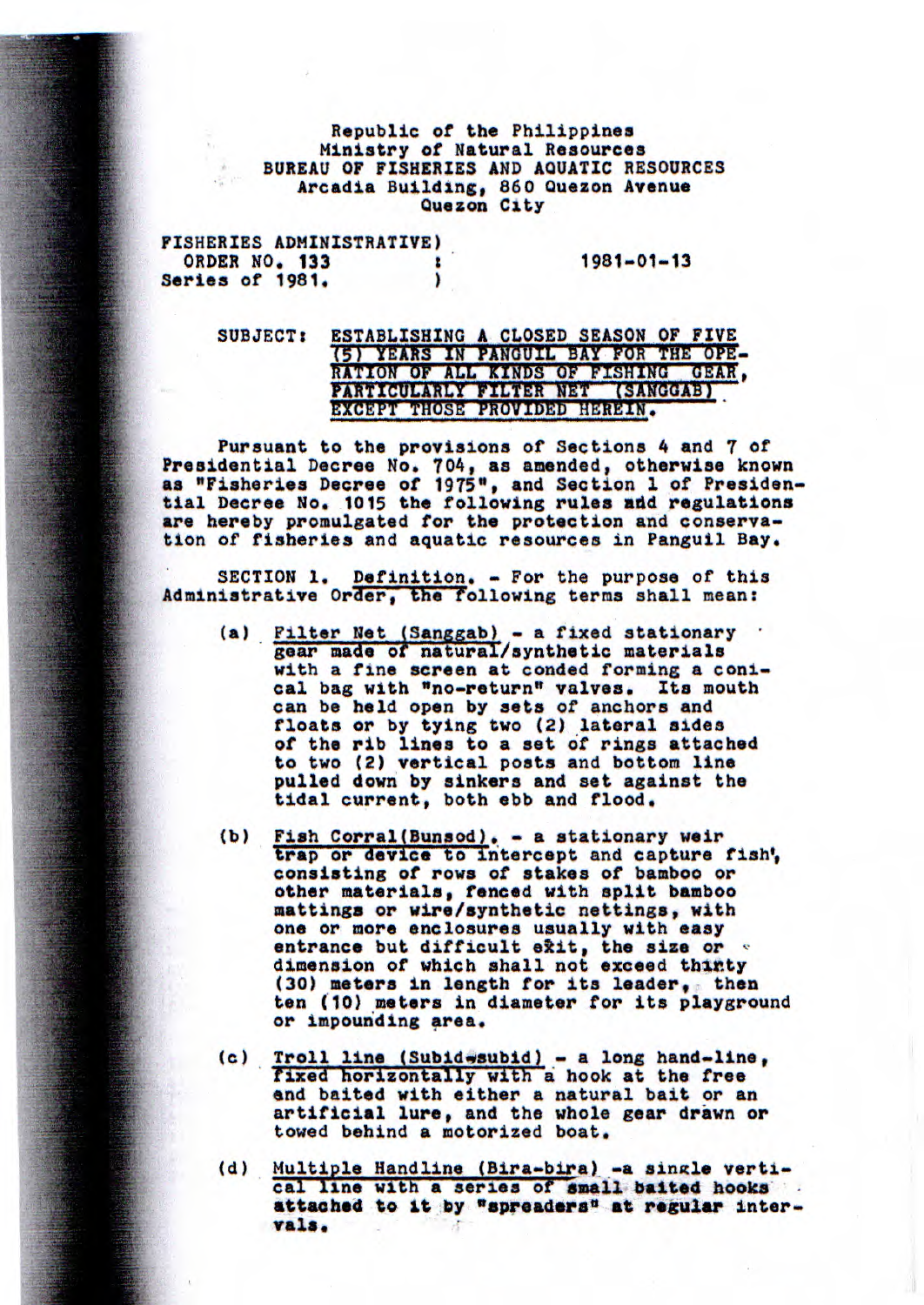- (e) Longline (palangre)- a drifting or set lines with a **series** of baited hooks attached to it which requires periodic attention at more **or less fixed** intervals of times,
- (f) Cast Net (Laya) a conical net with heavy sinkers/weights around the base with a retrieving line attached to the apical portion of the net and operated by throwing **over** to capture the fish, **Revenue**
- (g) Stationary Bag Net (New Look) a conical or cubical bag net made of natural/synthetic cubical bag net made of natural/synthetic fiber nettings which **are** set by means of **PERMIT AND INCOME.** regularly-spaced stakes or posts as enclosure for the bag net.
- (h) Crab Lift Net (Bintol) a framed shallow net which is baited and sunk to the bottom by **line** and weights and operated by hauling **Property** the property of **The Communication** suddenly the net to the surface which requires periodical attention, **Report Follows** 
	- **RABOT .** Ci) Gil]. Net (Pante) - a curtain-like net in hich capture of fish is affected by actual **Change Communication** meshes of the not. The length of such shall **ALBERTARY** not exceed eighty (80) meters long.
		- (j) Fish Pot (Bubo) a baited enticing device made of bamboo/rattan or lumber/chicken wire/ *synthetic nettings and* other materials in the form of regular receptacles with a "nonreturn" valve which provides easy entrance but difficult exit.
	- (k) Pole and Line (Bingwit) a handline attached<br>to a pole or poles and operated with any to a pole or poles and operated with any kind of bait, **References**

SEC. 2. Area. -As used in this Administrative Order, **"Panguil Bay" shall mean the body of water bounded in the** North by the coastlines of Misamis Occidental, on the West by the coastlines of Zamboanga del Sur and on the East by the coastlines of Lanao del Norte and enclosed on *the Northeast by the* imaginary straight line drawn from **Ciarin River,** Barangay Iliangan, **Miago,** Lanao del Norte.

*SEC, 3. Prohibition. - It shall be unlawful at all times during* the five-year closed season established herein starting from the *effectivity of* this Administrative Order, for *any person, partnership, association,* **cooperative,**  institution or corporation to conduct fishing operations in Panguil Bay with the use of all kinds of fishing gear, particularly filter net (sanggab), except as otherwise **provided** hereunder.